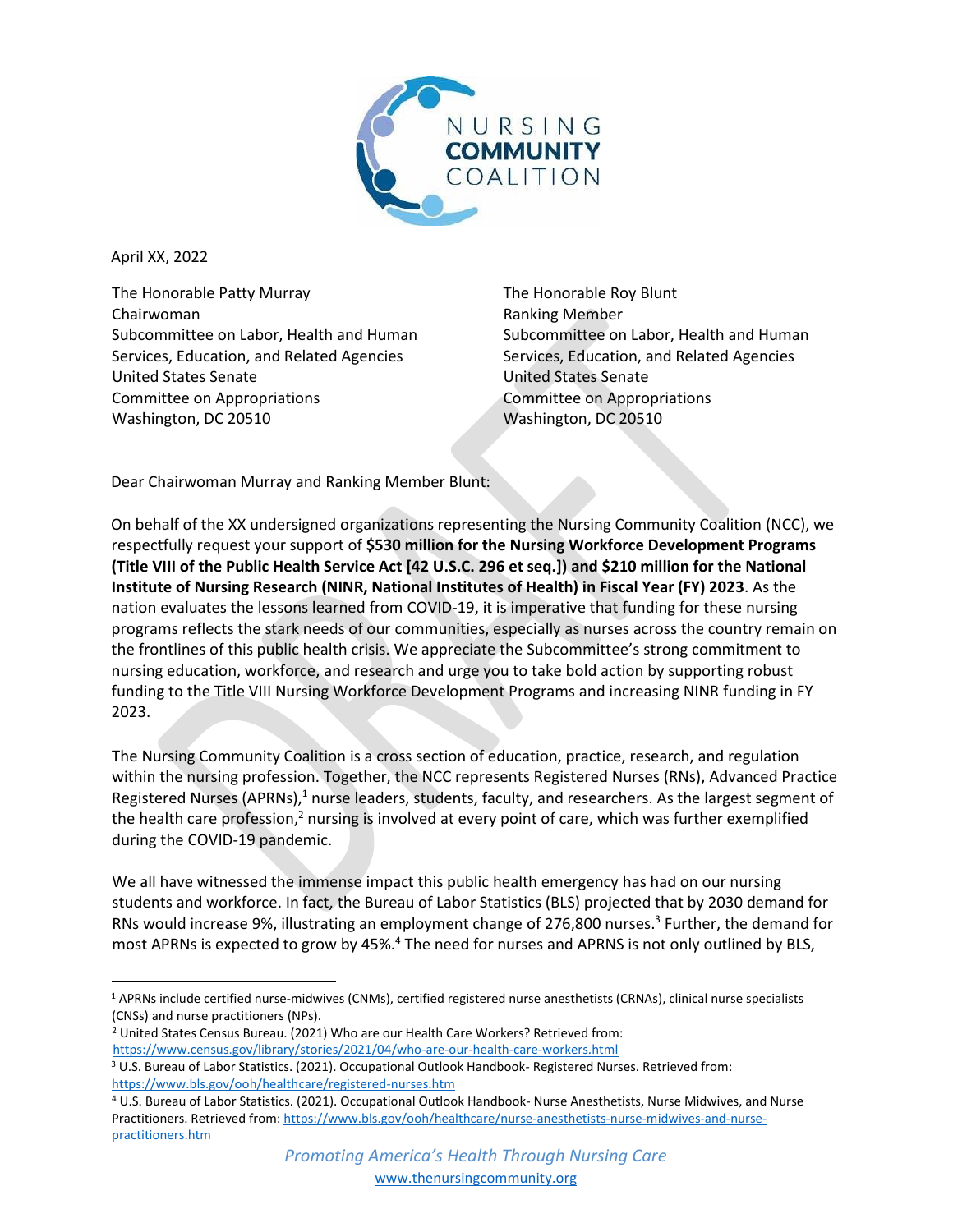but can be seen in communities across the nation, including rural and underserved areas. In fact, the American Association of Critical-Care Nurses outlined, "92% of nurses surveyed said they believe the pandemic has depleted nurses at their hospitals and, as a result, their careers will be shorter than they intended."<sup>5</sup> Further, the American Nurses Foundation's second COVID-19 impact study noted that 52% of nurses during the pandemic considered leaving their position, up from 30% a year earlier!<sup>6</sup> If that was not enough, "more than one-fifth of all nurses reported they plan to retire from nursing over the next five years." 7

Bold investments in our Title VIII Nursing Workforce Development Programs are critical, not only as we address the current needs of the profession, but as we prepare for the health care needs of tomorrow. As the largest dedicated funding for our current and future nurses, the Title VIII programs have helped bolster and sustain the nation's diverse nursing pipeline by addressing all aspects of nursing workforce demand. With an aging workforce, aging population, and need to support our frontline providers, funding for Title VIII must meet levels reflecting the nursing population it serves. Therefore, with more than four million nurses throughout the country,<sup>8</sup> we strongly urge historic support for these programs in FY 2023.

Throughout the pandemic, we have also seen the importance of science in the discussion of cures and preparedness. As one of the 27 Institutes and Centers at the National Institutes of Health, NINR's research is aimed at reducing the impact of social determinants of health and creating a more equitable health care system by promoting patient-centered care across the life continuum. The translational research by our nation's nurse and scientists is essential to developing new evidence-based practices to care for all patients. Through increased investments in NINR, they will be able to continue their vital work at the forefront of disease prevention, patient care, and recovery.

As you work to develop FY 2023 spending levels, we urge you to invest in our nation's nurses and **support \$530 million for the Title VIII Nursing Workforce Development Programs and \$210 million for the National Institute of Nursing Research in FY 2023**. We appreciate the Subcommittee's strong commitment to nursing education, workforce, and research and respectfully ask that you continue to safeguard the public's well-being by putting forward bold investments for these critical programs. If our organizations can be of any assistance, or if you have any questions, please contact the Nursing Community Coalition's Executive Director, Rachel Stevenson, at rstevenson@thenursingcommunity.org or at 202-463-6930, ext. 271.

Sincerely,

CC: Senator Richard Durbin Senator Jack Reed Senator Jeanne Shaheen Senator Jeff Merkley Senator Brian Schatz

<sup>5</sup> American Association of Critical-Care Nurses. (2021). Hear Us Out Campaign. Retrieved from: <https://www.aacn.org/newsroom/hear-us-out-campaign-reports-nurses-covid-19-reality>

<sup>6</sup> American Nurses Foundation. (2022). Pulse on the Nation's Nurses Survey Series: COVID-19 Two-Year Impact Assessment Survey. Retrieved from: [https://www.nursingworld.org/~492857/contentassets/872ebb13c63f44f6b11a1bd0c74907c9/covid-](https://www.nursingworld.org/~492857/contentassets/872ebb13c63f44f6b11a1bd0c74907c9/covid-19-two-year-impact-assessment-written-report-final.pdf)[19-two-year-impact-assessment-written-report-final.pdf](https://www.nursingworld.org/~492857/contentassets/872ebb13c63f44f6b11a1bd0c74907c9/covid-19-two-year-impact-assessment-written-report-final.pdf)

<sup>7</sup> National Council of State Boards of Nursing and the National Forum of State Nursing Workforce Centers (2021) The 2020 National Nursing Workforce Survey. Retrieved from[: https://www.journalofnursingregulation.com/article/S2155-](https://www.journalofnursingregulation.com/article/S2155-8256(21)00027-2/fulltext) [8256\(21\)00027-2/fulltext](https://www.journalofnursingregulation.com/article/S2155-8256(21)00027-2/fulltext)

<sup>8</sup> National Council of State Boards of Nursing. (2021). Active RN Licenses: A profile of nursing licensure in the U.S. as of February 9, 2021. Retrieved from:<https://www.ncsbn.org/6161.htm>